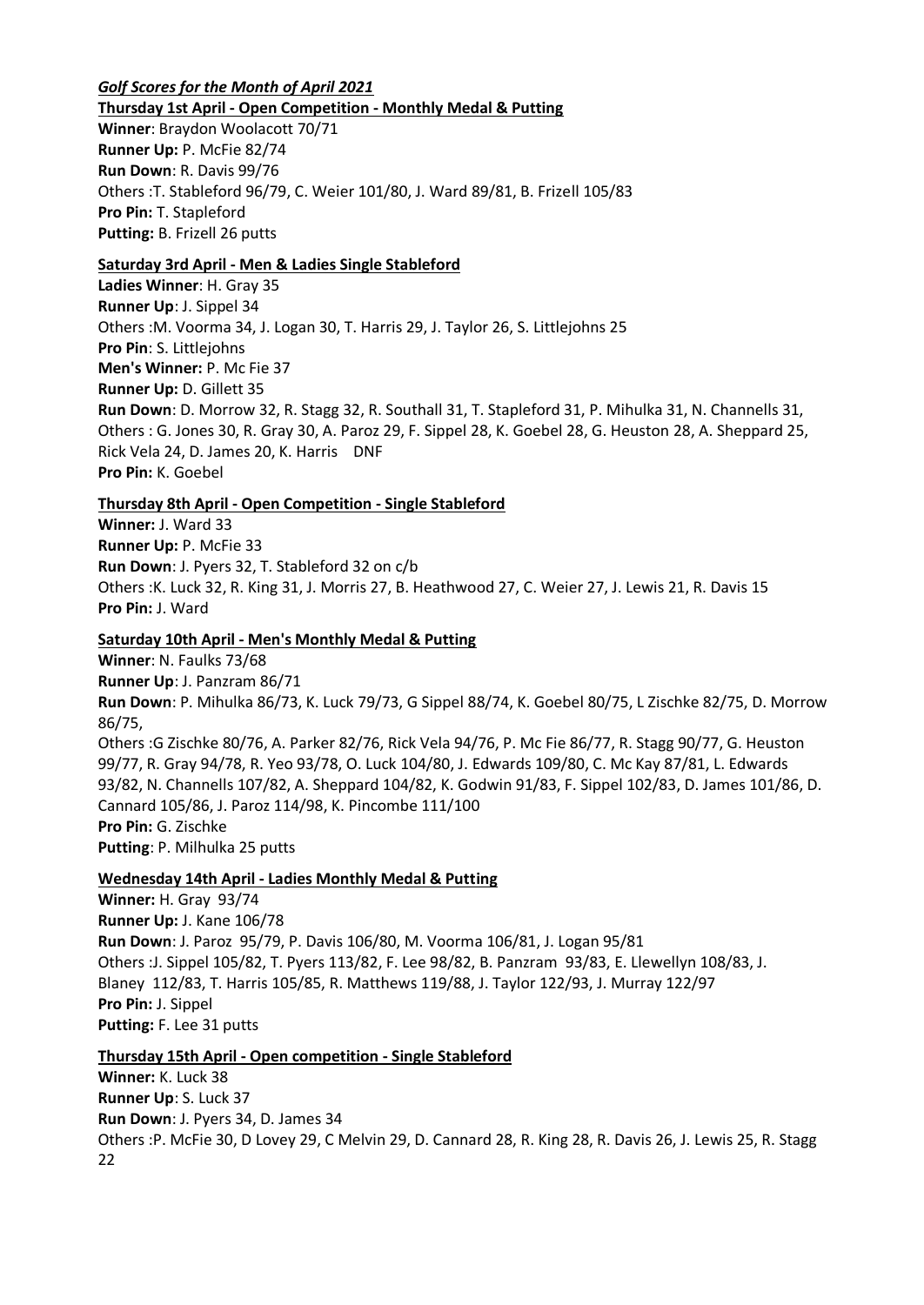### **Friday 16th April - Corporate Day**

#### **Sponsored by: Ray Bachmann Real Estate**

**Winners**: B. Frizell, B. Woolacott, J. Toohill, M. Toohill 55 **2nd Place:** E. McNamera, M Ward, J. L. Ward, J. W. Ward 58⅛ **3rd Place**: R. Yeo, N. McGrath, R. Bachmann, P. Notley 59 Others: N. Faulks/P. Faulks/K. Faulks/L. Faulks 59⅛; K. Luck/W. Rees/D. Edgar/O. Luck 61⅜; J. Yeo/G. McGarrigal/R. Brown/T. Blanco 61¾; M. Acutt/E. Acutt/D. James 70¾ **Pins:** #3 J. Ward; #2 D. Edgar; #5 K. Luck; #12 M. Toohill

# **Saturday 17th April - Ladies Monthly Medal & Putting**

# **Trophy Donor: Barbara Panzram**

**Winner**: M Voorma 99/74 **Runner Up:** J. Logan 89/74 **Run Down**: J. Sippel 100/76, F. Lee 92/76, Others : E. Llewellyn 101/76, H. Gray 95/76, J. Blaney 106/77, L. Knopke 93/79, T. Harris 100/80, J. Taylor 114/84 **Pro Pin**: T. Harris *CONGRATULATIONS TO JUDY LOGAN - HOLE IN ONE* on the Par3 14th Hole **Putting:** M. Voorma 29 putts

### **Mens Single Stableford**

**Winner:** A. Parker 40 **Runner Up**: L Wilton 40 **Run Down:** D. Cannard 38, R. Gray 37, L Zischke 37, P. Mc Fie 36, Others : P. Bird 35, K. Luck 35, P. Mihulka 34, Rick Vela 31, C. Mc Kay 30, K. Godwin 30, N. Channells 29, K. Goebel 29, A. Lee 29, F. Sippel 28, R. Stagg 28, C. Lee 26, J. Panzram 25 **Pro Pin:** A. Parker *Final Round of the Men's Single Matchplay* **Division 1**: Greg Zischke defeated Andrew Paroz 4/2

**Division 2**: Greg Heuston won on a Forfeit from Dave Morrow (due to illness **Members Draw:** Andrew Paroz for \$50 (not there) Jackpot next week \$100

### **Wednesday 21st April - Open Competition - Single Stableford**

**Winner:** D. Gillett 37 **Runner Up:** P. McFie 34 **Run Down**: P. Jobe 33 Others :R. Yeo 32, P. Davis 28, T. Pyers 27, R. Davis 24, J. Pyers 22, **Pro Pin:** P. Davis

### **Thursday 22nd & Friday 23rd April - Laidley Ladies Classic**  *Division 1 Final Scores - Gross & Nett*

|    | DIVISION 1 (0-19) GROSS    |           |                |                |                       |  |    | <b>DIVISION 1 NETT</b> |                |                                        |             |      |
|----|----------------------------|-----------|----------------|----------------|-----------------------|--|----|------------------------|----------------|----------------------------------------|-------------|------|
|    | <b>Name</b>                | H'<br>cap | Day 1<br>Gross | Day 2<br>Gross | <b>Total</b><br>Gross |  |    | <b>Name</b>            | H'<br>cap      | Day 1   Day 2   Total  <br><b>Nett</b> | <b>Nett</b> | Nett |
|    | Wendy O'Connell (Wantima)  | 7         | 82             | 82             | 164                   |  | 1  | Suzie Cash             | 18             | 69                                     | 76          | 145  |
| 2  | Rhonda Rooney (Nudgee)     | 12        | 86             | 88             | 174                   |  | 2  | Judy Logan             | 15             | 71                                     | 76          | 147  |
| 3  | Barbara Panzram (Laidley)  | 10        | 88             | 87             | 175                   |  | 3  | Judy Shelton           | 14             | 75                                     | 72          | 147  |
| 4  | Judy Shelton (McLeod)      | 14        | 89             | 86             | 175                   |  | 4  | <b>Trish Hensel</b>    | 15             | 74                                     | 74          | 148  |
| 5  | Megan Dimond (City)        | 12        | 87             | 89             | 176                   |  | 5  | Deborah Marsland       | 16             | 72                                     | 78          | 150  |
| 6  | Judy Logan (Laidley)       | 15        | 86             | 91             | 177                   |  | 6  | Rhonda Rooney          | 12             | 74                                     | 76          | 150  |
| 7  | Trish Hensel (Ballina)     | 15        | 89             | 89             | 178                   |  | 7  | Wendy O'Connell        | $\overline{7}$ | 75                                     | 75          | 150  |
| 8  | Helen Rooney (Nudgee)      | 13        | 93             | 85             | 178                   |  | 8  | Megan Dimond           | 12             | 75                                     | 77          | 152  |
| 9  | Suzie Cash (Wantima)       | 18        | 87             | 94             | 181                   |  | 9  | Helen Rooney           | 13             | 80                                     | 72          | 152  |
| 10 | Cheryl Hong Choy (Wantima) | 13        | 94             | 87             | 181                   |  | 10 | Barbara Panzram        | 10             | 78                                     | 77          | 155  |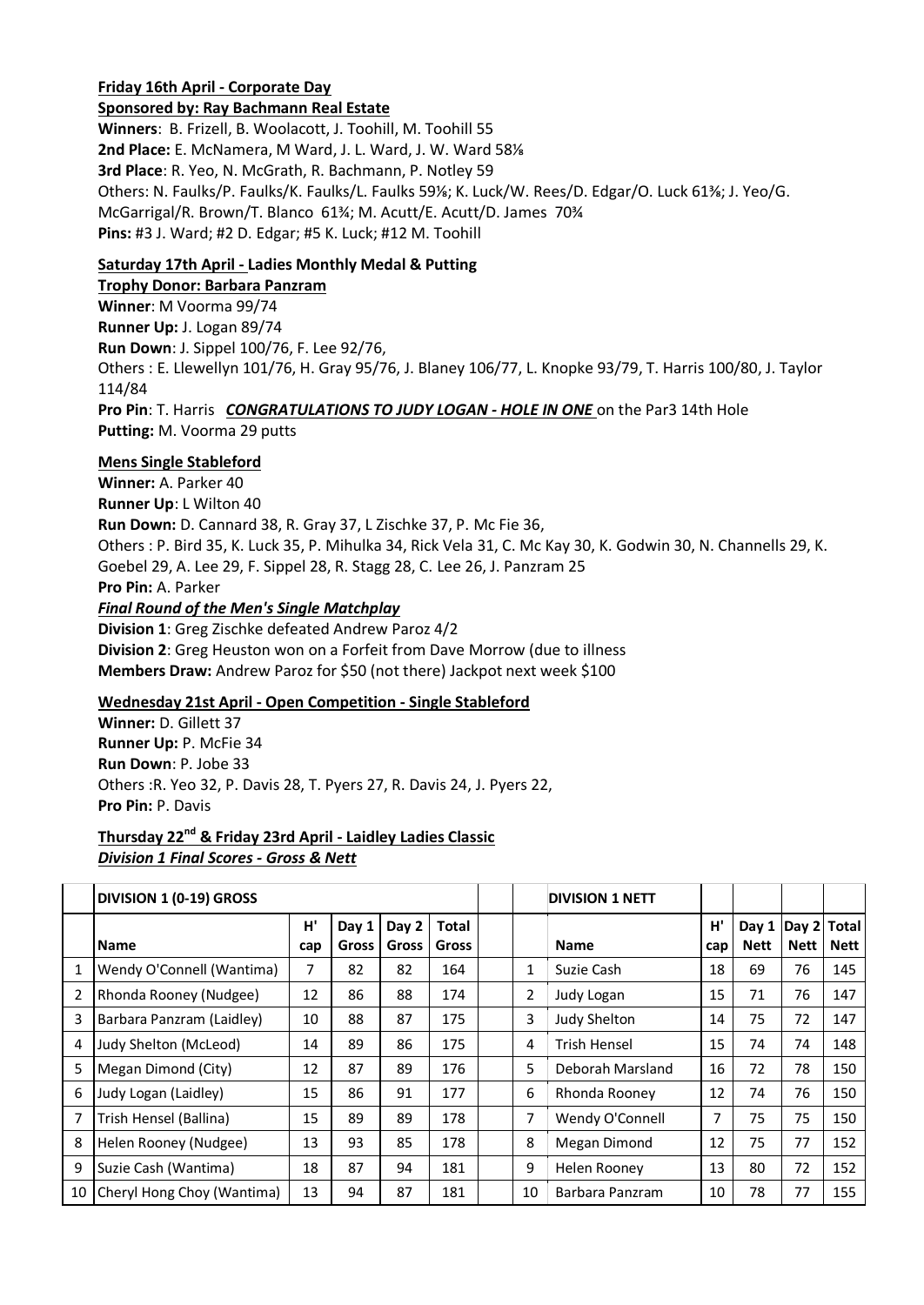| 11 | Deborah Marsland (McLeod)  | 16 | 88  | 94  | 182 | 11 | Cheryl Hong Choy  | 13 | 81 | 74 | 155 |
|----|----------------------------|----|-----|-----|-----|----|-------------------|----|----|----|-----|
| 12 | Leigh Christensen (Nudgee) | 11 | 91  | 91  | 182 | 12 | Jill Darley       | 17 | 83 | 72 | 155 |
| 13 | Susan Kopelke (Lowood)     | 12 | 95  | 93  | 188 | 13 | Jenny Paroz       | 16 | 81 | 77 | 158 |
|    | 14   Di Paez (McLeod)      | 15 | 97  | 91  | 188 | 14 | Di Paez           | 15 | 82 | 76 | 158 |
|    | 15 Jill Darley (Laidley)   | 17 | 100 | 89  | 189 | 15 | Leonie Gates      | 19 | 76 | 83 | 159 |
|    | 16 Jenny Paroz (Laidley)   | 16 | 97  | 93  | 190 | 16 | Leigh Christensen | 11 | 80 | 80 | 160 |
| 17 | Flo Lee (Laidley)          | 16 | 95  | 98  | 193 | 17 | Flo Lee           | 16 | 79 | 82 | 161 |
|    | 18 Leonie Gates (Ballina)  | 19 | 95  | 102 | 197 | 18 | Susan Kopelke     | 12 | 83 | 81 | 164 |
| 19 | Debbie Love (Wantima)      | 19 | 105 | 97  | 202 | 19 | Debbie Love       | 19 | 86 | 78 | 164 |
| 20 | Kay Brown (Gainsborough)   | 19 | 93  |     |     | 20 | Kay Brown         | 19 | 74 |    |     |
| 21 | Kath Thurgood (Helensvale) | 15 | 92  |     |     | 21 | Kath Thurgood     | 15 | 77 |    |     |
| 22 | Chris Scheiwe (Laidley)    | 19 | 97  |     |     | 22 | Chris Scheiwe     | 19 | 78 |    |     |

|    | DIVISION 2 (20-45) GROSS     |     |       |       |              |                | DIVISION 2 (20-45) NETT |     |             |             |              |  |  |
|----|------------------------------|-----|-------|-------|--------------|----------------|-------------------------|-----|-------------|-------------|--------------|--|--|
|    |                              | H'  | Day 1 | Day 2 | <b>Total</b> |                |                         | H'  | Day 1       | Day 2       | <b>Total</b> |  |  |
|    | <b>Name</b>                  | cap | Gross | Gross | Gross        |                | <b>Name</b>             | cap | <b>Nett</b> | <b>Nett</b> | <b>Nett</b>  |  |  |
| 1  | Maree Willis (Ballina)       | 20  | 98    | 93    | 191          | $\mathbf{1}$   | Leone Sands             | 24  | 72          | 73          | 145          |  |  |
| 2  | Trish Harris (Laidley)       | 21  | 95    | 98    | 193          | $\overline{2}$ | Marie Voorma            | 25  | 70          | 78          | 148          |  |  |
| 3  | Leone Sands (Wantima)        | 24  | 96    | 97    | 193          | 3              | Janelle Browning        | 30  | 75          | 74          | 149          |  |  |
| 4  | Marie Voorma (Laidley)       | 25  | 95    | 103   | 198          | 4              | <b>Trish Harris</b>     | 21  | 74          | 77          | 151          |  |  |
| 5  | Phyllis Brown (Rosewood)     | 24  | 99    | 103   | 202          | 5              | Maree Willis            | 20  | 78          | 73          | 151          |  |  |
| 6  | Debra Smith (Wantima)        | 24  | 107   | 95    | 202          | 6              | Phyllis Brown           | 24  | 75          | 79          | 154          |  |  |
| 7  | Marilyn Hyslop (Ballina)     | 21  | 102   | 102   | 204          | 7              | Debra Smith             | 24  | 83          | 71          | 154          |  |  |
| 8  | Enid Llewellyn (Laidley)     | 24  | 102   | 103   | 205          | 8              | June Blaney             | 29  | 77          | 79          | 156          |  |  |
| 9  | Jan Sippel (Laidley)         | 24  | 102   | 104   | 206          | 9              | Wendy McIntosh          | 28  | 77          | 80          | 157          |  |  |
| 10 | Mary Gibson (Rosewood)       | 23  | 107   | 99    | 206          | 10             | Enid Llewellyn          | 24  | 78          | 79          | 157          |  |  |
| 11 | Judie Marschke (Toogoolawah) | 22  | 102   | 105   | 207          | 11             | Jan Sippel              | 24  | 78          | 80          | 158          |  |  |
| 12 | Janelle Browning (Rosewood)  | 30  | 105   | 104   | 209          | 12             | Jane Holt               | 26  | 76          | 83          | 159          |  |  |
| 13 | Jane Holt (McLeod)           | 26  | 102   | 109   | 211          | 13             | Mary Gibson             | 23  | 84          | 76          | 160          |  |  |
| 14 | Gem Blackmore (Nudgee)       | 24  | 102   | 109   | 211          | 14             | Marilyn Hyslop          | 21  | 81          | 81          | 162          |  |  |
| 15 | Sandra Gill (Wantima)        | 24  | 108   | 103   | 211          | 15             | Gem Blackmore           | 24  | 78          | 85          | 163          |  |  |
| 16 | Wendy McIntosh (Laidley)     | 28  | 105   | 108   | 213          | 16             | Judie Marschke          | 22  | 80          | 83          | 163          |  |  |
| 17 | Christine Long (McLeod)      | 22  | 107   | 106   | 213          | 17             | Sandra Gill             | 24  | 84          | 79          | 163          |  |  |
| 18 | June Blaney (Laidley)        | 29  | 106   | 108   | 214          | 18             | Annette Thurgood        | 26  | 82          | 85          | 167          |  |  |
| 19 | Annette Thurgood (Gatton)    | 26  | 108   | 111   | 219          | 19             | Rae Matthews            | 31  | 74          | 95          | 169          |  |  |
| 20 | Petal Davis (Laidley)        | 27  | 109   | 116   | 225          | 20             | Christine Long          | 22  | 85          | 84          | 169          |  |  |
| 21 | Julie Murray (Laidley)       | 25  | 109   | 118   | 227          | 21             | <b>Petal Davis</b>      | 27  | 82          | 89          | 171          |  |  |
| 22 | Sandy Littlejohns (Laidley)  | 27  | 115   | 112   | 227          | 22             | June Taylor             | 30  | 84          | 87          | 171          |  |  |
| 23 | Rae Matthews (Laidley)       | 31  | 105   | 126   | 231          | 23             | Sandy Littlejohns       | 27  | 88          | 85          | 173          |  |  |
| 24 | June Taylor (Laidley)        | 30  | 114   | 117   | 231          | 24             | Julie Murray            | 25  | 84          | 93          | 177          |  |  |
| 25 | Olwen Luck (Laidley)         | 24  | 102   |       |              | 25             | Olwen Luck              | 24  | 78          |             |              |  |  |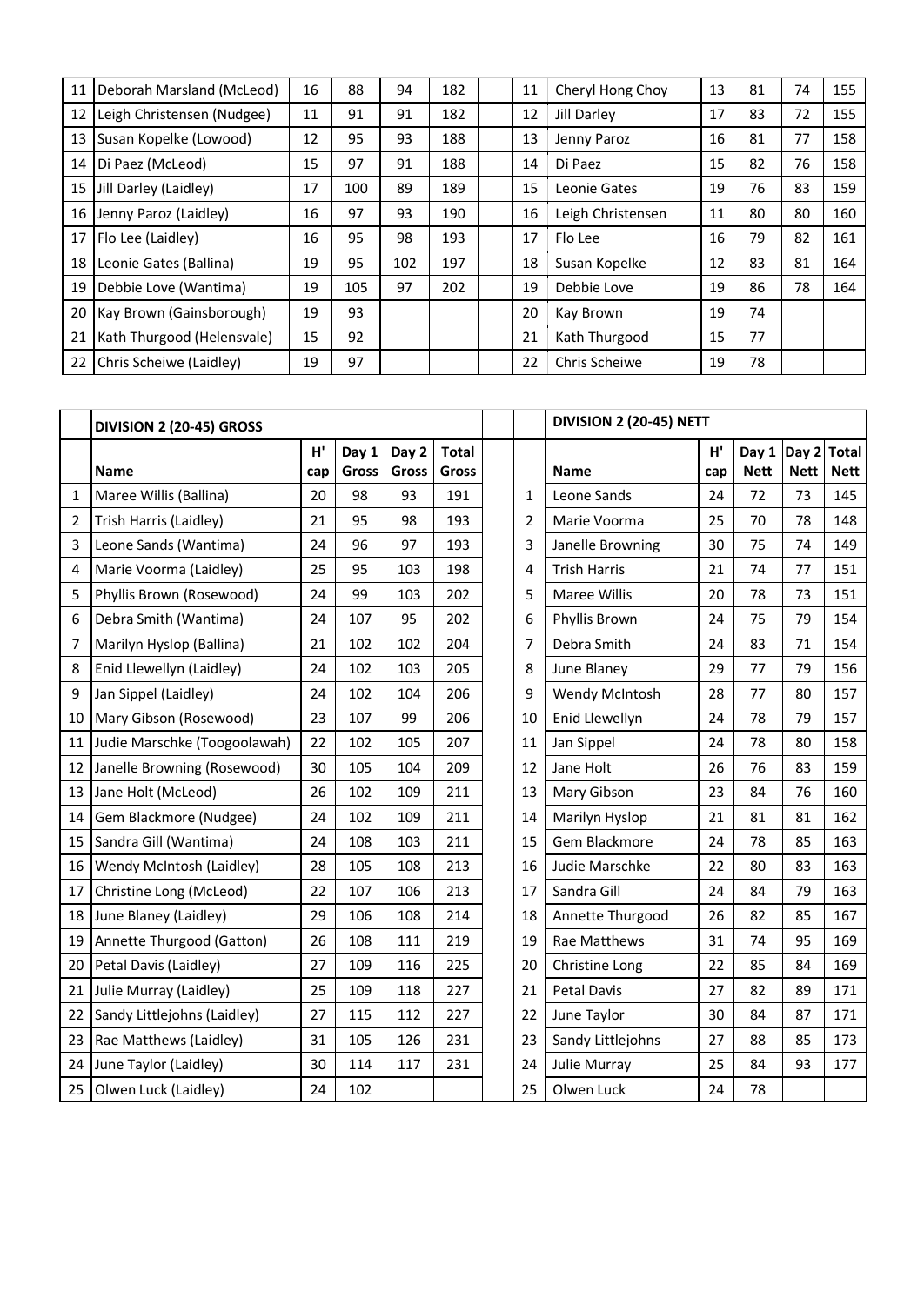|    | <b>QSOOM PLAYERS - GROSS</b> |       |                |                |                       |  |    | <b>QSOOM PLAYERS - NETT</b> |       |                |       |                             |
|----|------------------------------|-------|----------------|----------------|-----------------------|--|----|-----------------------------|-------|----------------|-------|-----------------------------|
|    | <b>Name</b>                  | H'cap | Day 1<br>Gross | Day 2<br>Gross | <b>Total</b><br>Gross |  |    | <b>Name</b>                 | H'cap | Day 1<br>Gross | Day 2 | <b>Total</b><br>Gross Gross |
| 1  | Wendy O'Connell              | 7     | 82             | 82             | 164                   |  | 1  | Leone Sands                 | 24    | 72             | 73    | 145                         |
| 2  | Barbara Panzram              | 10    | 88             | 87             | 175                   |  | 2  | Judy Logan                  | 15    | 71             | 76    | 147                         |
| 3  | Judy Shelton                 | 14    | 89             | 86             | 175                   |  | 3  | Judy Shelton                | 14    | 75             | 72    | 147                         |
| 4  | Judy Logan                   | 15    | 86             | 91             | 177                   |  | 4  | Marie Voorma                | 25    | 70             | 78    | 148                         |
| 5  | Cheryl Hong Choy             | 13    | 94             | 87             | 181                   |  | 5  | Deborah Marsland            | 16    | 72             | 78    | 150                         |
| 6  | Deborah Marsland             | 16    | 88             | 94             | 182                   |  | 6  | Wendy O'Connell             | 7     | 75             | 75    | 150                         |
| 7  | Leigh Christensen            | 11    | 91             | 91             | 182                   |  | 7  | Debra Smith                 | 24    | 83             | 71    | 154                         |
| 8  | Susan Kopelke                | 12    | 95             | 93             | 188                   |  | 8  | Barbara Panzram             | 10    | 78             | 77    | 155                         |
| 9  | Di Paez                      | 15    | 97             | 91             | 188                   |  | 9  | Cheryl Hong Choy            | 13    | 81             | 74    | 155                         |
| 10 | Jill Darley                  | 17    | 100            | 89             | 189                   |  | 10 | Jill Darley                 | 17    | 83             | 72    | 155                         |
| 11 | Leone Sands                  | 24    | 96             | 97             | 193                   |  | 11 | Jan Sippel                  | 24    | 78             | 80    | 158                         |
| 12 | Marie Voorma                 | 25    | 95             | 103            | 198                   |  | 12 | Di Paez                     | 15    | 82             | 76    | 158                         |
| 13 | Debbie Love                  | 19    | 105            | 97             | 202                   |  | 13 | Leigh Christensen           | 11    | 80             | 80    | 160                         |
| 14 | Debra Smith                  | 24    | 107            | 95             | 202                   |  | 14 | Sandra Gill                 | 24    | 84             | 79    | 163                         |
| 15 | Jan Sippel                   | 24    | 102            | 104            | 206                   |  | 15 | Susan Kopelke               | 12    | 83             | 81    | 164                         |
| 16 | Sandra Gill                  | 24    | 108            | 103            | 211                   |  | 16 | Debbie Love                 | 19    | 86             | 78    | 164                         |
| 17 | Christine Long               | 22    | 107            | 106            | 213                   |  | 17 | Christine Long              | 22    | 85             | 84    | 169                         |
|    | 18 Julie Murray              | 25    | 109            | 118            | 227                   |  | 18 | Julie Murray                | 25    | 84             | 93    | 177                         |

# *List of Trophy Winners*

| <b>Trophy</b>                               | Name                        | <b>Score</b> |     |
|---------------------------------------------|-----------------------------|--------------|-----|
| <b>Championship Winner (Overall Grosss)</b> | Wendy O'Connell (Wantima)   | 164          |     |
| <b>Overall Nett</b>                         | Suzie Cash (Wantima)        | 145          | c/b |
| <b>Overall Gross Runner Up</b>              | Rhonda Rooney (Nudgee)      | 174          |     |
| <b>Overall Nett Runner Up</b>               | Leone Sands (Wantima)       | 145          |     |
|                                             |                             |              |     |
| <b>Overall 36 Hole</b>                      |                             |              |     |
| <b>Division 1</b>                           |                             |              |     |
| <b>36 Hole Gross Winner</b>                 | Barbara Panzram             | 175          | c/b |
| <b>36 Hole Nett Winner</b>                  | Judy Logan (Laidley)        | 147          |     |
| <b>36 Runner Up Gross</b>                   | Judy Shelton (McLeod)       | 175          |     |
| 36 Runner Up Nett                           | Trish Hensel (Ballina)      | 148          |     |
|                                             |                             |              |     |
| <b>Division 2</b>                           |                             |              |     |
| 36 Hole Gross Winner                        | Maree Willis (Ballina)      | 191          |     |
| <b>36 Hole Nett Winner</b>                  | Marie Voorma (Laidley)      | 148          |     |
| <b>36 Hole Runner Up Gross</b>              | Trish Harris (Laidley)      | 193          |     |
| 36 Hole Runner Up Nett                      | Janelle Browning (Rosewood) | 149          |     |
|                                             |                             |              |     |
| Overall Nett Winner Day 1                   | Deborah Marsland (McLeod)   | 72           |     |
| Overall Nett Runner Up Day 1                | Rae Matthews (Laidley)      | 74           |     |
| Overall Nett Winner Day 2                   | Debra Smith (Wantima)       | 71           |     |
| Overall Nett Runner Up Day 2                | Helen Rooney (Nudgee)       | 72           |     |
|                                             |                             |              |     |
| Div.1 - Pin Shot Day 1                      | Chris Scheiwe (Laidey)      |              |     |
| Div.2 - Pin Shot Day 1                      | Marie Voorma (Laidley)      |              |     |
| All In Pin Shot Day 1                       | Marie Voorma (Laildley)     |              |     |
|                                             |                             |              |     |
| Div. 1 - Pin Shot Day 2                     | Wendy O'Connell (Wantima)   |              |     |